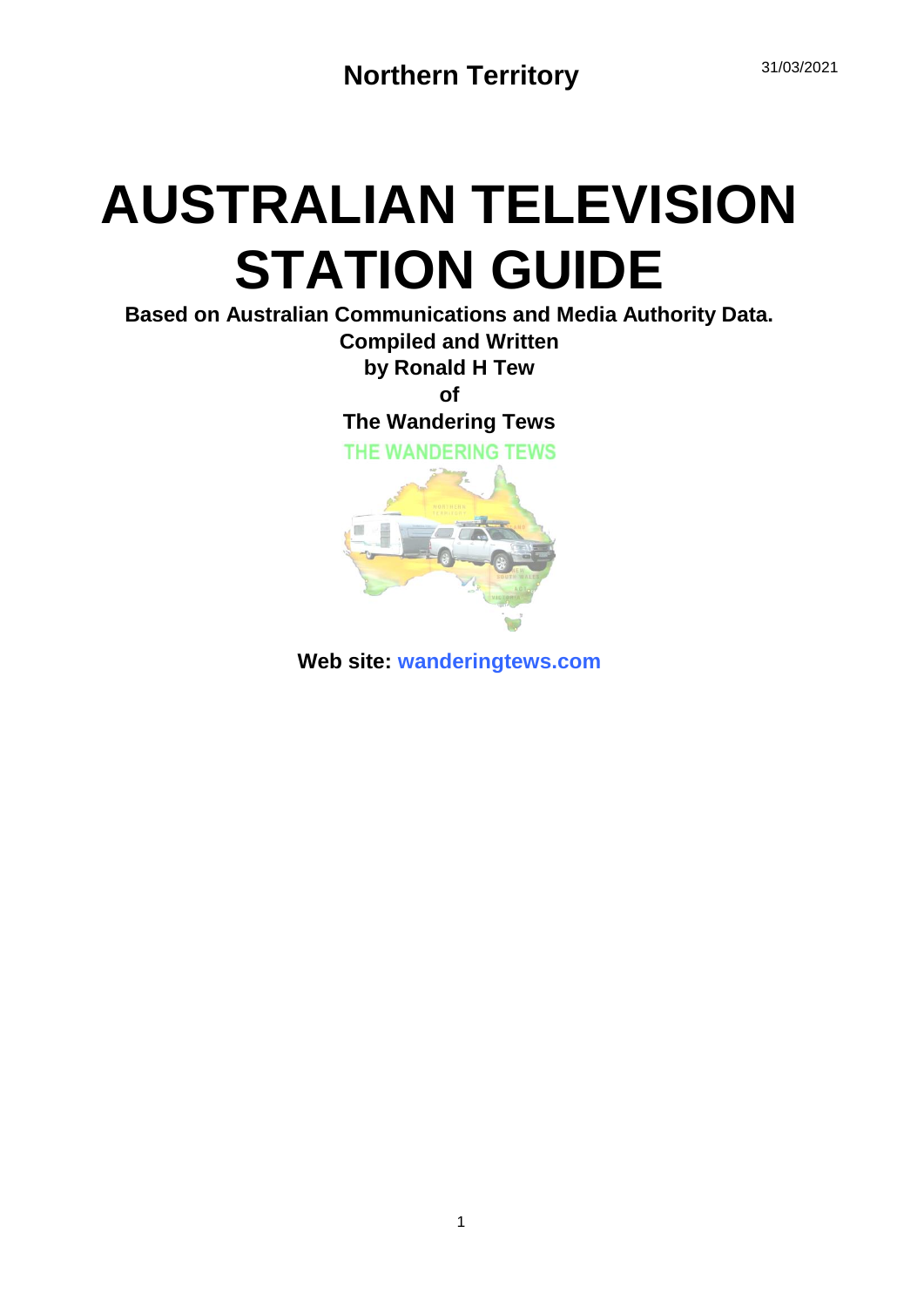## **Northern Territory** 31/03/2021

|                         |                                  | <b>Digital</b> |                  |                    |
|-------------------------|----------------------------------|----------------|------------------|--------------------|
| City/Town or area       | <b>Transmitter location</b>      | <b>Channel</b> | <b>POL</b>       | <b>Network</b>     |
| Alice Springs           | <b>Heavitree Gap</b>             | 6              | <b>VHF/HOR</b>   | <b>SBS</b>         |
|                         | 3km SW of town                   | 8              | VHF/HOR          | <b>ABC</b>         |
|                         |                                  | 30             | UHF/HOR          | Imparja            |
|                         |                                  | 38             | UHF/HOR          | Cent7              |
|                         |                                  | 40             |                  | UHF/HOR S/Cross 10 |
| Alyangula               | <b>BAI Comms site Cypress Rd</b> |                | 7 VHF/HOR ABC    |                    |
| Angurugu                | See Groote Eylandt               |                |                  |                    |
| <b>Batchelor</b>        | Mardango Cres.                   | 40             | UHF/HOR SBS      |                    |
|                         |                                  | 41             | UHF/HOR ABC      |                    |
|                         |                                  | 42             |                  | UHF/HOR Seven Dar  |
|                         |                                  | 43             | UHF/HOR NINE Dar |                    |
|                         |                                  | 44             |                  | UHF/HOR S/cross 10 |
| <b>Bathurst Island</b>  |                                  | 11             | VHF/HOR ABC      |                    |
|                         |                                  | 42             | UHF/HOR ACT      |                    |
| Bayu-Undan              |                                  | 40             | UHF/VER          | <b>SBS</b>         |
|                         |                                  | 41             | UHF/VER ABC      |                    |
|                         |                                  | 42             | UHF/VER Cent 7   |                    |
|                         |                                  | 43             | UHF/VER          | Imparja            |
|                         |                                  | 44             | UHF/VER          | S/cross 10         |
| <b>Bickerton Island</b> | See Groote Eylandt               |                |                  |                    |
| Borroloola              | Robinson Road                    | 10             | VHF/HOR ABC      |                    |
| Daly River              | Daly River Mission               | $\overline{7}$ | VHF/HOR ABC      |                    |
| Darwin                  | Deloraine Rd                     | 29             | UHF/HOR SBS      |                    |
|                         | <b>BERRIMAH</b>                  | 30             | UHF/HOR ABC      |                    |
|                         |                                  | 31             | UHF/HOR NINE Dar |                    |
|                         |                                  | 32             | UHF/HOR          | <b>SEVEN Dar</b>   |
|                         |                                  | 33             | UHF/HOR DTD Ten  |                    |
|                         |                                  | 35             | UHF/HOR Goolari  |                    |
| Darwin City             | 6 Marina Byde                    | 40             | UHF/VER SBS      |                    |
|                         |                                  | 41             | UHF/VER ABC      |                    |
|                         |                                  | 42             | UHF/VER          | <b>SEVEN Dar</b>   |
|                         |                                  | 43             | UHF/VER          | <b>NINE Dar</b>    |
|                         |                                  | 44             | UHF/VER DTD Ten  |                    |
|                         |                                  |                |                  |                    |
| Galiwinku               |                                  | 10             | VHF/HOR ABC      |                    |
|                         |                                  | 42             |                  | UHF/HOR Community  |
| Jabiru                  | 1km NE of town                   | $\overline{7}$ | VHF/HOR ABC      |                    |
|                         |                                  | 28             | UHF/HOR SBS      |                    |
|                         |                                  | 34             | UHF/HOR Cent 7   |                    |
|                         |                                  | 36             | UHF/HOR Imparja  |                    |
|                         |                                  | 38             |                  | UHF/HOR S/cross 10 |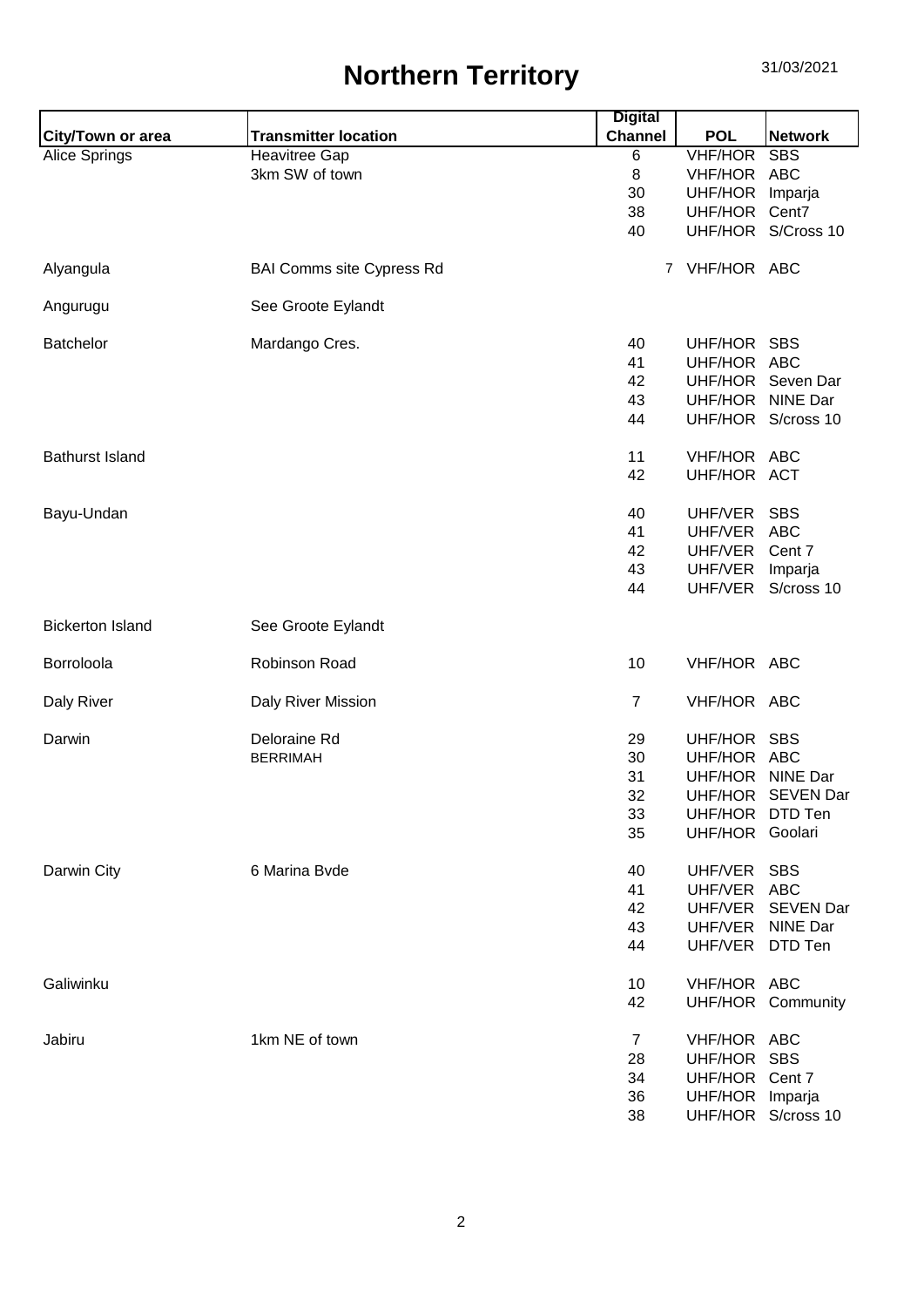## **Northern Territory** 31/03/2021

|                      |                             | <b>Digital</b> |                 |                    |
|----------------------|-----------------------------|----------------|-----------------|--------------------|
| City/Town or area    | <b>Transmitter location</b> | <b>Channel</b> | <b>POL</b>      | <b>Network</b>     |
| Katherine            | 3km ESE of town             | 6              | <b>VHF/HOR</b>  | <b>SBS</b>         |
|                      | <b>Chardon Street</b>       | 8              | VHF/HOR ABC     |                    |
|                      |                             | 34             | UHF/HOR Cent 7  |                    |
|                      |                             | 36             | UHF/HOR         | Imparja            |
|                      |                             | 38             | UHF/HOR         | S/cross 10         |
| Mataranka            | 1435 Conway Rd              | 8              | VHF/HOR ABC     |                    |
| Nhulunbuy            | Mt Saunders                 | 6              | VHF/HOR SBS     |                    |
|                      |                             | $\overline{7}$ | VHF/HOR ABC     |                    |
|                      |                             | 40             | UHF/HOR Cent 7  |                    |
|                      |                             | 42             | UHF/HOR Imparja |                    |
|                      |                             | 44             |                 | UHF/HOR S/cross 10 |
| Pine Creek           | Water tank hill             | 10             | VHF/HOR ABC     |                    |
| <b>Tennant Creek</b> | 4km E of town               | <b>9A</b>      | VHF/HOR ABC     |                    |
|                      |                             | 11             | VHF/HOR SBS     |                    |
|                      |                             | 28             | UHF/HOR Cent 7  |                    |
|                      |                             | 30             | UHF/HOR Imparja |                    |
|                      |                             | 32             | UHF/HOR         | S/cross 10         |
| Tindal               | <b>Water Reservoir</b>      | 40             | UHF/HOR Cent 7  |                    |
|                      |                             | 42             | UHF/HOR Imparja |                    |
|                      |                             | 44             | UHF/HOR         | S/cross 10         |
|                      |                             | 46             | UHF/HOR ABC     |                    |
|                      |                             | 48             | UHF/HOR SBS     |                    |
| Uluru                | See Yulara                  |                |                 |                    |
| Yirrkala             | <b>Council Offices</b>      | 41             | UHF/HOR ACT     |                    |
| Yuendumu             | Conniston Rd, Walpiri Av    | 42             | UHF/VER ACT     |                    |
| Yulara               | <b>Tourist Resort</b>       | 41             | UHF/VER         | Cent 7             |
|                      | 300m N of Caravan Park      | 43             | UHF/VER         | Imparja            |
|                      |                             | 45             | UHF/VER         | S/cross 10         |
|                      |                             | 47             | UHF/VER         | <b>SBS</b>         |
|                      |                             | 49             | UHF/VER         | ABC                |